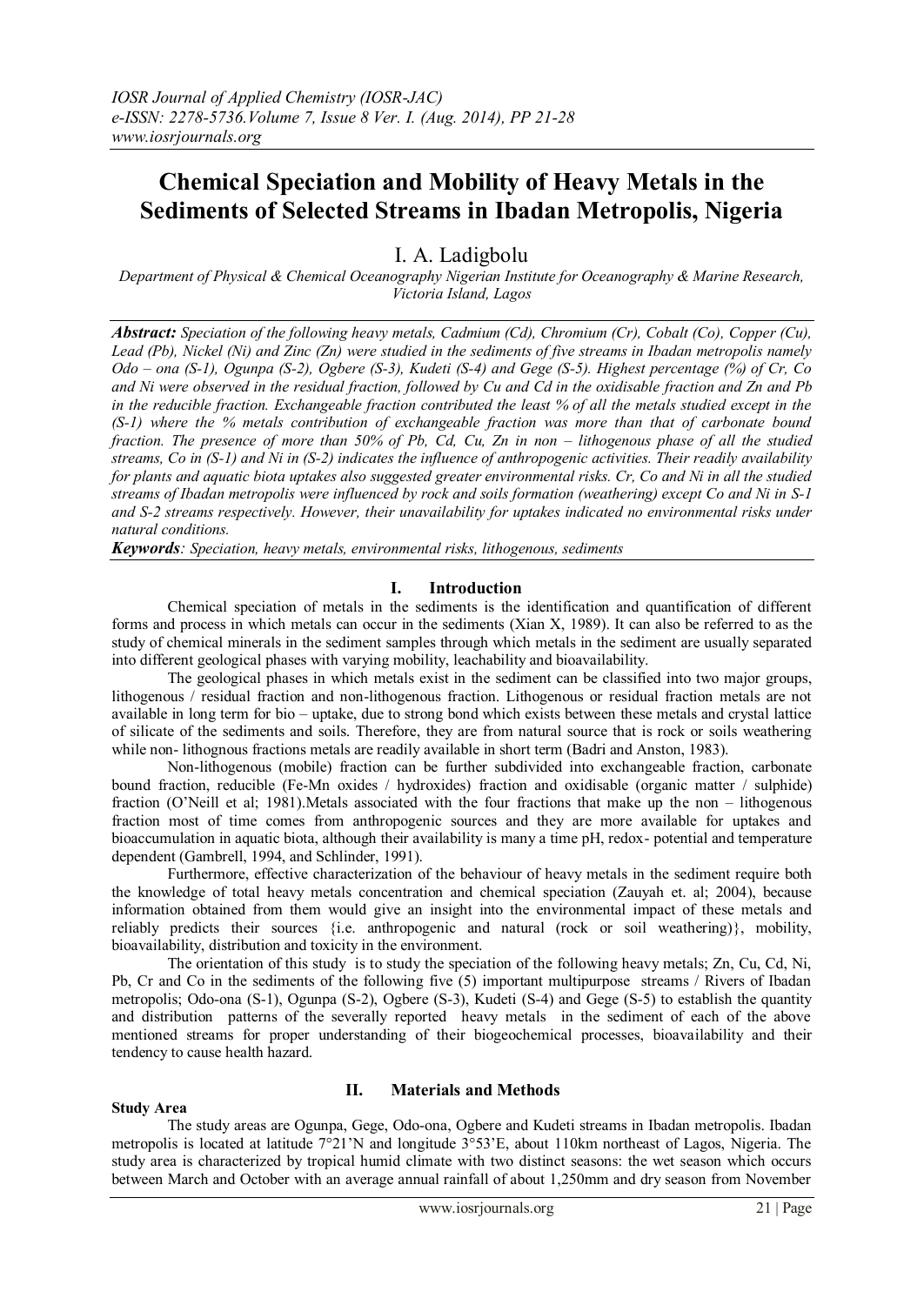to February characterized by dry, dusty and relatively cold NE-SW trade winds. Ibadan metropolis is characterized by high population density of about 3,250 persons per sq. kilometer in comparison to the national average of 137 persons per sq. kilometer(Tijani et al;2004). Other peculiar features of the Ibadan metropolis are poor land- use planning, lack of adequate water supply and sanitary conditions, lack of proper sewage and waste disposal systems, traffic congestion and direct dumping of domestic refuse and sewage water into the streams and rivers within the metropolis and its environs (Fig. 1).



#### **Sample collection:**

Sediment samples were collected at the sampling location shown in the Map (Figure 1) with an average of five samples collected along each of the five studied streams; Odo-ona, Ogunpa, Ogbere Kudeti and Gege streams.

These sediments were collected in the dry season (April, 1998) with aids of van-veen grab and stored in well labelled black polythene bags that have been previously soaked in  $10\%$  HNO<sub>3</sub> (Nitric acid) and 1:1 HCl (Hydrochloric acid) for 24 hrs followed by rinsing with distilled water and then allowed to drain to dryness.

#### **Metal Analysis:**

The five sediment samples collected along each of the streams were air dried, thoroughly mixed together, grinded using mortar and pestle and sieved through 2mm mesh size to remove coarse materials. Then 5g of each of the 2mm mesh size sieved sediment samples from each of the five stream were digested separately to obtain the total concentration of the metals (Anderson, 1979) and the metals (Cu, Cd, Cr, Co, Pb, Ni & Zn) were analyzed using Buck scientific 200A model (AA-ES) Atomic absorption spectrophotometer (AAS).

#### **Metal speciation analyses**

1g of the already air dried, thoroughly mixed, well grinded and sieved sediment samples representing each of the study streams were separately sequentially extracted in a centrifuge tube using a centrifuge machine. Solution obtained from each stages of the sequential extraction were neatly decanted into a well labelled pretreated plastic bottles and later analyzed using scientific model 200A (AA-ES) Atomic Absorption spectrophotometer (AAS) (Tessier et al, 1979).

Sequential extraction: The sequential extraction of trace elements was carried out as per Tessier et al., [1979]. 1 g sediment was extracted in the following order: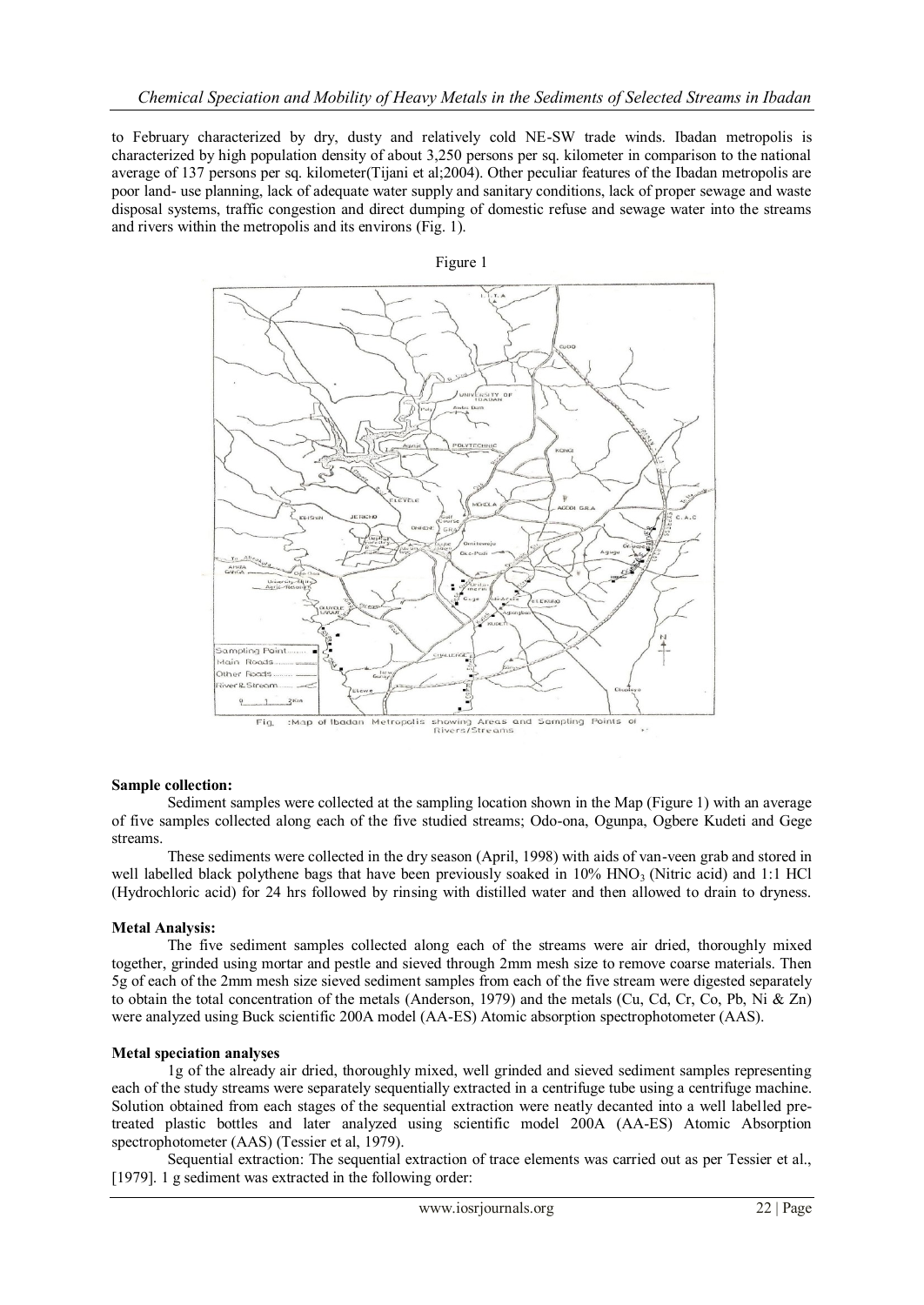Fraction 1: Dissolved or Exchangeable fraction: 1M magnesium chloride (25 ml), pH 7.01 shaking for 1 hr at  $25^0$  C.

Fraction 2: Carbonate bound fraction (acid soluble): 1 M sodium acetate (25 ml), pH 5.04 with acetic acid, 6 hr shaking at  $25^{\circ}$ C.

Fraction 3: Fe-Mn oxide bound fraction (reducible): 0.04 M hydroxylamine hydrochloride in acetic acid (25% v/v), 25 ml, shaking 6 hr at  $96^{\circ}$  C.

Fraction 4: Organic bound fraction (oxidizable): 0.02 M nitric acid (6 ml) + 30% hydrogen peroxide (9 ml), 2 hrs occasional shaking at 85<sup>0</sup>C, additional 9 ml of 30% hydrogen peroxide with continuation of shaking at 85<sup>0</sup>C for 3 hrs.

Fraction 5: Residual fraction (bound to silicates and detritus materials): Total digestion with concentrated mixture of nitric acid and perchloric acid (3:1 v/v)

| <b>Streams</b>     | Metal           | <b>Table 1.</b> Tresults of Freavy metals operation in the scannent of foatum streams ( $\mu$ g/g ury. wt)<br>Exchangeabl | Carbonat | Reducibl    | Oxidisable | Residual | Total     | Total            |                      |
|--------------------|-----------------|---------------------------------------------------------------------------------------------------------------------------|----------|-------------|------------|----------|-----------|------------------|----------------------|
|                    | $\,$ S          | e                                                                                                                         | e        | $\mathbf e$ |            |          | conc.     | conc.            | $\frac{0}{0}$        |
|                    |                 |                                                                                                                           |          |             |            |          | from the  | From             | Recovery             |
|                    |                 |                                                                                                                           |          |             |            |          | Fractions | HNO <sub>3</sub> | for HNO <sub>3</sub> |
| Odo-ona<br>$(S-1)$ | Zn              | 67.20                                                                                                                     | 3.20     | 17.00       | 7.00       | 89.50    | 183.90    | 177.10           | 88                   |
|                    | Cu              | 8.00                                                                                                                      | 3.44     | 5.40        | 21.20      | 11.50    | 49.50     | 38.90            |                      |
|                    | Ni              | 0.688                                                                                                                     | 0.248    | 0.24        | 5.62       | 6.88     | 13.68     | 10.80            |                      |
|                    | Cd              | 0.109                                                                                                                     | 0.075    | 0.124       | 0.26       | 0.22     | 0.79      | 0.89             | 105                  |
|                    | Pb              | 8.00                                                                                                                      | 2.40     | 6.00        | 20.00      | 17.50    | 53.90     | 53.00            | 82.8                 |
|                    | Cr              | 0.488                                                                                                                     | 1.24     | 2.82        | 3.58       | 29.30    | 37.43     | 27.60            |                      |
|                    | $\rm Co$        | 12.80                                                                                                                     | 1.60     | 2.20        | 1.00       | 17.30    | 34.90     | 26.10            |                      |
|                    |                 |                                                                                                                           |          |             |            |          |           |                  |                      |
| Ogunpa             | $\overline{Zn}$ | 0.88                                                                                                                      | 48.00    | 68.00       | 13.80      | 92.50    | 223.20    | 177.10           | 75                   |
| $(S-2)$            | Cu              | 0.64                                                                                                                      | 8.32     | 12.60       | 23.40      | 17.80    | 62.80     | 52.80            |                      |
|                    | $\overline{Ni}$ | 0.32                                                                                                                      | 0.504    | 1.70        | 6.10       | 6.20     | 14.90     | 14.40            |                      |
|                    | $\overline{Cd}$ | 0.09                                                                                                                      | 0.09     | 0.206       | 0.184      | 0.21     | 0.78      | 1.03             | 113.6                |
|                    | ${\rm Pb}$      | 6.40                                                                                                                      | 33.60    | 88.00       | 24.00      | 22.50    | 174.50    | 169.00           | 93.1                 |
|                    | Cr              | 0.416                                                                                                                     | 0.208    | 1.06        | 1.70       | 29.13    | 32.59     | 24.70            |                      |
|                    | $\rm Co$        | 2.08                                                                                                                      | 2.32     | 8.40        | 2.80       | 20.00    | 35.60     | 32.80            |                      |
|                    |                 |                                                                                                                           |          |             |            |          |           |                  |                      |
| Ogbere             | Zn              | 5.36                                                                                                                      | 37.60    | 40.00       | 8.80       | 72.90    | 164.70    | 153.10           |                      |
| $(S-3)$            | Cu              | 1.44                                                                                                                      | 10.10    | 13.80       | 18.00      | 16.50    | 59.80     | 56.90            |                      |
|                    | Ni              | 0.288                                                                                                                     | 0.512    | 0.420       | 4.04       | 11.85    | 17.11     | 11.30            |                      |
|                    | Cd              | 0.097                                                                                                                     | 0.109    | 0.072       | 0.294      | 0.213    | 0.785     | 0.89             |                      |
|                    | Pb              | 8.00                                                                                                                      | 16.80    | 40.00       | 6.00       | 20.00    | 90.80     | 73.00            | 89.4                 |
|                    | Cr              | 0.45                                                                                                                      | 0.392    | 3.00        | 40.60      | 79.50    | 87.40     | 67.20            |                      |
|                    | Co              | 1.84                                                                                                                      | 2.40     | 6.00        | 0.80       | 17.00    | 28.00     | 17.00            |                      |
|                    |                 |                                                                                                                           |          |             |            |          |           |                  |                      |
| Kudeti             | $\overline{Zn}$ | 1.20                                                                                                                      | 51.20    | 58.00       | 15.00      | 60.00    | 185.40    | 165.10           |                      |
| $(S-4)$            | $\overline{Cu}$ | 0.72                                                                                                                      | 8.48     | 11.20       | 23.40      | 12.00    | 55.80     | 45.10            |                      |
|                    | Ni              | 0.24                                                                                                                      | 0.400    | 0.720       | 5.52       | 9.30     | 16.18     | 13.10            |                      |
|                    | Cd              | 0.098                                                                                                                     | 0.089    | 0.082       | 0.024      | 0.173    | 0.466     | 0.65             |                      |
|                    | Pb              | 7.20                                                                                                                      | 16.00    | 62.00       | 18.00      | 15.00    | 118.20    | 81.00            |                      |
|                    | Cr              | 0.38                                                                                                                      | 0.28     | 0.88        | 1.50       | 41.38    | 44.42     | 42.50            |                      |
|                    | Co              | 2.00                                                                                                                      | 2.56     | 6.20        | 1.60       | 15.25    | 27.60     | 12.30            |                      |
|                    |                 |                                                                                                                           |          |             |            |          |           |                  |                      |
|                    | $\overline{Zn}$ | 2.40                                                                                                                      | 232.00   | 114.00      | 15.60      | 72.50    | 436.50    | 429.10           |                      |
| Gege<br>$(S-5)$    | Cu              | 1.12                                                                                                                      | 18.50    | 51.60       | 158.20     | 18.00    | 247.42    | 239.50           |                      |
|                    | Ni              | 0.28                                                                                                                      | 0.68     | 0.54        | 1.08       | 12.50    | 15.08     | 14.90            |                      |
|                    | Cd              | 0.01                                                                                                                      | 0.114    | 0.06        | 0.198      | 0.173    | 0.56      | 1.34             |                      |
|                    | Pb              | 7.20                                                                                                                      | 143.20   | 262.00      | 138.00     | 35.00    | 585.40    | 419.00           |                      |
|                    | Cr              | 0.48                                                                                                                      | 0.512    | 1.84        | 2.64       | 89.75    | 95.22     | 94.30            |                      |
|                    | Co              | 2.40                                                                                                                      | 3.36     | 2.60        | 0.80       | 12.80    | 22.00     | 12.00            |                      |

**III. Results and Discussion**

**Table 1**: Results of Heavy metals Speciation in the sediment of Ibadan Streams (µg/g dry. wt)

**Table 2:** Percentage of Heavy metals Speciation in the sediment of Ibadan Streams (% µg/g dry. wt)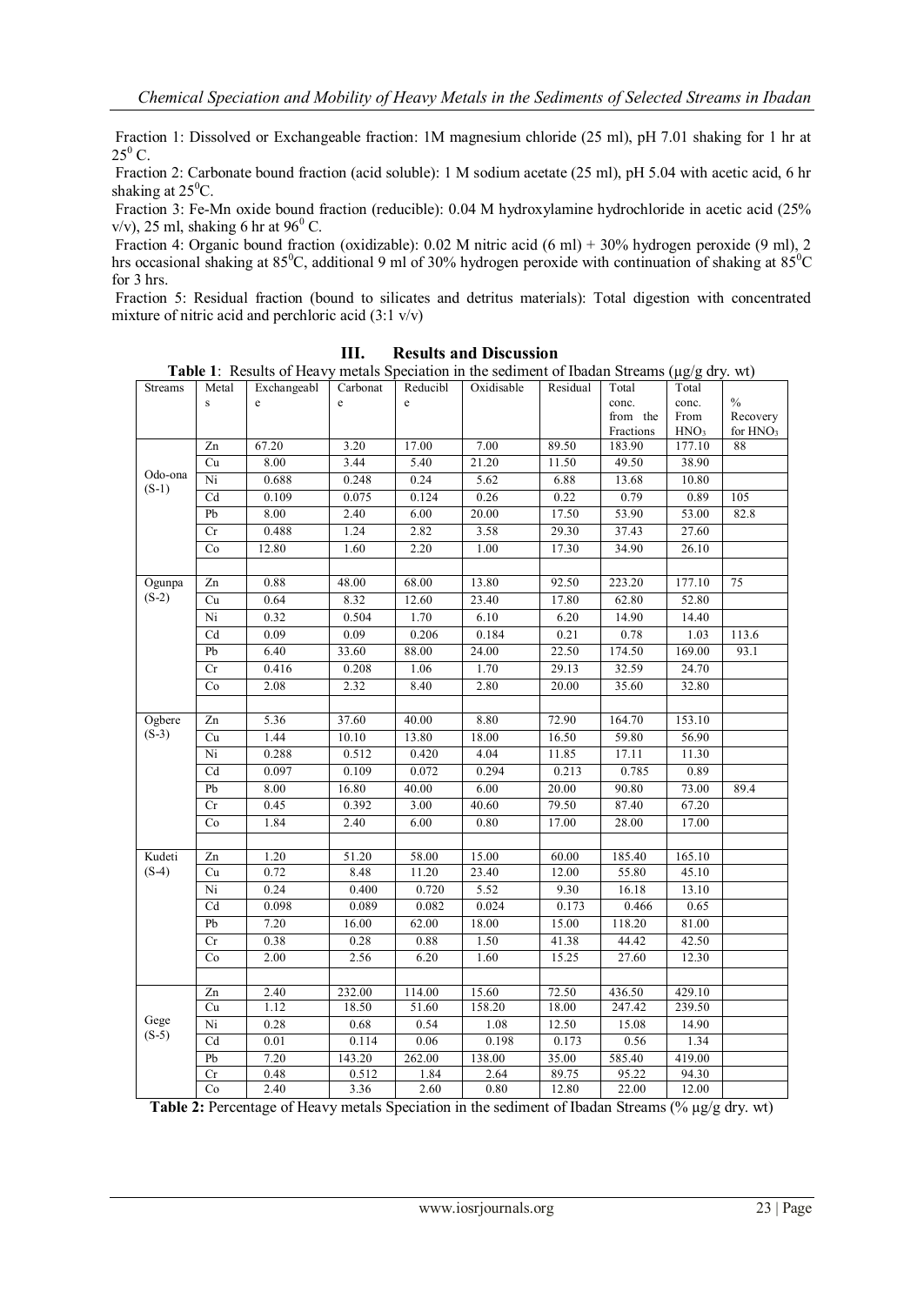| <b>Streams</b> | Metals                 | Exchangeable      | Carbonate  | Reducible   | Oxidisable  | Residual     | Total       | Sum         | Remarks<br>on  |
|----------------|------------------------|-------------------|------------|-------------|-------------|--------------|-------------|-------------|----------------|
|                |                        | fraction $(1)$ in | fraction   | fraction    | fraction    | fraction     | fractio     | $of(1 -$    | likely<br>bio- |
|                |                        | $\frac{0}{0}$     | $(2)$ in % | $(3)$ in %  | $(4)$ in %  | $(5)$ in %   | $ns \ (\%)$ | $4) \%$     | available      |
|                |                        |                   |            |             |             |              | $\approx$   |             | metals         |
|                | Zn                     | 38.0              | 1.8        | 9.6         | 4.0         | 46.6         | 100         | 53.4        |                |
|                | Cu                     | 16.0              | 7.0        | 11.0        | 43.0        | 23.0         | 100         | 77.0        |                |
| Odo-ona        | Ni                     | 5.0               | 1.8        | 1.8         | 41.1        | 50.3         | 100         | 49.7        |                |
| $(S-1)$        | Cd                     | 13.8              | 9.5        | 15.7        | 33.0        | 28.0         | 100         | 72.0        |                |
|                | Pb                     | 14.8              | 4.5        | 11.1        | 37.1        | 32.5         | 100         | 67.5        |                |
|                | $\overline{\text{Cr}}$ | 1.3               | 3.3        | 7.5         | 9.6         | 78.3         | 100         | 21.7        |                |
|                | Co                     | 36.6              | 4.6        | 6.3         | 2.9         | 49.6         | 100         | 50.4        |                |
|                |                        |                   |            |             |             |              |             |             |                |
| Ogunpa         | Zn                     | 0.4               | 21.5       | 30.5        | 6.2         | 41.4         | 100         | 58.6        |                |
| $(S-2)$        | Cu                     | 1.0               | 13.2       | 20.1        | 37.4        | 28.3         | 100         | 71.7        |                |
|                | Ni                     | 2.2               | 3.4        | 11.4        | 41.0        | 42.0         | 100         | 58.0        |                |
|                | Cd                     | 11.5              | 11.5       | 26.4        | 23.6        | 27.0         | 100         | 73.0        |                |
|                | Pb                     | 3.6               | 19.3       | 50.1        | 14.0        | 13.0         | 100         | 87.0        |                |
|                | Cr                     | 1.3               | 1.0        | 3.3         | 5.2         | 89.2         | 100         | 10.8        |                |
|                | Co                     | 5.8               | 6.5        | 23.6        | 8.0         | 56.1         | 100         | 43.9        |                |
|                |                        |                   |            |             |             |              |             |             |                |
| Ogbere         | Zn                     | 3.1               | 23.0       | 24.3        | 5.3         | 44.3         | 100         | 55.7        |                |
| $(S-3)$        | Cu                     | 2.3               | 17.0       | 23.1        | 30.1        | 27.5         | 100         | 72.5        |                |
|                | Ni                     | 1.7               | 3.0        | 2.5         | 23.5        | 69.3         | 100         | 30.7        |                |
|                | Cd                     | 12.3              | 14.0       | 9.2         | 37.4        | 27.1         | 100         | 72.9        |                |
|                | Pb                     | 8.8               | 18.5       | 44.1        | 6.6         | 22.0         | 100         | 88.0        |                |
|                | Cr                     | 0.5               | 0.4        | 3.4         | 4.7         | 91.0         | 100         | 9.0         |                |
|                | Co                     | 6.5               | 8.5        | 21.4        | 3.0         | 61.6         | 100         | 38.4        |                |
|                |                        |                   |            |             |             |              |             |             |                |
| Kudeti         | Zn                     | 0.6               | 27.6       | 31.3        | 8.1         | 32.4         | 100         | 67.6        |                |
| $(S-4)$        | Cu                     | 1.3               | 15.2       | 20.1        | 41.9        | 21.5         | 100         | 78.5        |                |
|                | $\overline{Ni}$        | 1.5               | 2.5        | 4.4         | 34.1        | 57.5         | 100         | 42.5        |                |
|                | Cd                     | 21.1              | 19.1       | 17.6        | 5.2         | 37.0         | 100<br>100  | 63.0        |                |
|                | Pb<br>Cr               | 6.1<br>0.9        | 13.5       | 52.5<br>2.0 | 15.2<br>3.4 | 12.7         | 100         | 87.3        |                |
|                | Co                     | 7.2               | 0.6<br>9.3 | 22.5        | 5.8         | 93.1<br>55.2 | 100         | 6.9<br>44.8 |                |
|                |                        |                   |            |             |             |              |             |             |                |
|                | Zn                     | 0.5               | 53.2       | 26.1        | 3.6         | 16.6         | 100         | 83.4        |                |
|                | Cu                     | 0.8               | 12.5       | 14.0        | 60.5        | 12.2         | 100         | 87.8        |                |
| Gege           | Ni                     | 1.9               | 4.5        | 3.6         | 7.2         | 82.8         | 100         | 17.2        |                |
| $(S-5)$        | Cd                     | 15.4              | 17.7       | 9.3         | 30.7        | 26.9         | 100         | 73.1        |                |
|                | Pb                     | 1.2               | 24.5       | 44.8        | 23.5        | 6.0          | 100         | 94.0        |                |
|                | Cr                     | 0.5               | 0.6        | 2.0         | 3.0         | 93.9         | 100         | 6.1         |                |
|                | Co                     | 11.0              | 15.3       | 12.0        | 3.6         | 58.1         | 100         | 41.9        |                |
|                |                        |                   |            |             |             |              |             |             |                |
|                |                        |                   |            |             |             |              |             |             |                |

*Chemical Speciation and Mobility of Heavy Metals in the Sediments of Selected Streams in Ibadan* 

Figure 2: The available and non-available % concentrations of heavy metals in the sediments of studied streams of Ibadan metropolis



**Figure 2**: Represent the available and non – available % concentration of heavy metals in the sediments of the studied streams.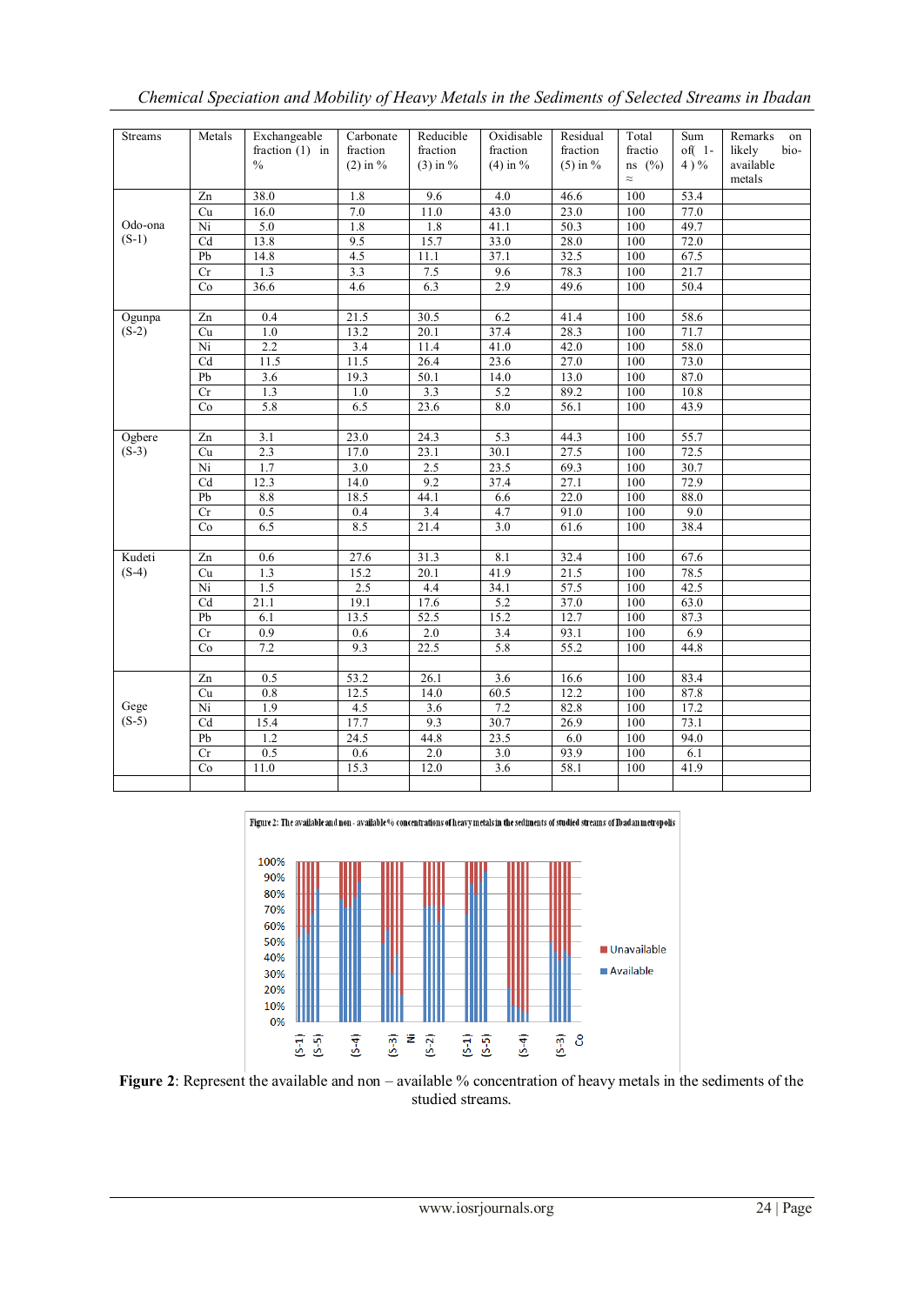#### **Geochemical Partitioning of trace metals in the sediment of studied streams**

The geochemical distribution patterns of studied metals in the sediment of studied streams as obtained in the present sequential extraction procedure were as discussed below (Table 1 & 2). It showed the relative scavenging action of discrete sediment phases and their bioavailability possibility in the studied streams.

## **Zinc (Zn)**

In the following five streams studied (S-1, S-2, S-3, S-4, S-5) high percentage of the total particulate Zn were found in Fe-Mn oxides (reducible); (10, 31, 24, 31 and 28%), carbonates (2, 22, 23, 27 and 53%) and oxidisable (4, 6, 5, 8 and 4%) whereas much lower percentage that less than 1% were found in exchangeable fraction except in the Odo-Ona (S-1) where Zn was found in high percentage at exchangeable fraction (38%). The highest percentage of Zn were observed in residual fraction except for the Gege (S-5) in which it was lower as shown in the bracket (47, 41, 44, 32 and 16%) and Table 2 above. The abundance trend of Zn in Fe-Mn oxides (reducible) noticed in this study except in (S-1) in which percentage of Zn was considerably lower was in line with Grieve and Fletcher (1977) report that the proportion of total Zn associated with Fe-Mn oxides (reducible) increased from approximately 20% in fresh water zone to as much as 80% in brackish waters.

## **Copper (Cu)**

High percentage of Cu were found in the residual (23, 28, 28, 22 and12), Fe-Mn oxide (reducible) (11, 20, 23, 20 and 14) and carbonates (7, 13, 17, 15 and 13) whereas much lower percentage that less than 2% was found in the exchangeable fraction except in the (S-1) in which the percentage of exchangeable fraction of Cu was 16%. The highest percentages of studied metals were bound to oxidisable fraction (43, 37, 30, 42 and 61). This result can be explained by the fact that Cu can easily complex with organic matters to form high stability constant organic – Cu compounds (Haung et al., 2007, Ashraf et al., 2012, Smith and Mortell, 1976, Stumm and Morgan, 1970).

#### **Nickel (Ni)**

Highest percentage of Ni was found in the residual fraction of the five studied streams sediment analyzed (50, 42, 69, 58 and 83). These results were in agreement with those of other authors for fresh water or coastal marine sediments (Bramnon et al., 1976, Gupta and Chen, 1975). Furthermore, the percentage of residual Ni have been reported to decrease towards mid – ocean by Chester and Messiha – Hanna, 1970. High percentage distribution of Ni was also observed in the oxidisable fraction (41, 41, 24, 34 and 7) whereas the percentage contributions of the remaining fractions were observed low; exchangeable (5, 2.2, 1.7, 1.5 and 1.9), carbonates (1.8, 3.4, 3.0, 2.5 and 4.5) and reducible (1.8, 11.4, 2.5, 4.4 and 3.6).

## **Cadmium (Cd)**

The highest percentage of total particulate Cd were found in the oxidisable fraction of all the studied streams sediment (33, 24, 37, 5 and 31) with exception of (S-4) in which organic fraction contributes the lowest percentage of Cd (5%). Residual fraction contributes high percentages of total particulate Cd next to oxidisable fraction (28, 27, 27, 37 and 27) whereas the rest of the fractions such as exchangeable (14, 12, 12, 21 and 15), carbonates (10, 12, 14, 19 and 18) and reducible fraction (2, 9, 5, 9 and 26) contributes moderately. These results contrast with those of Tessier et al., 1979 for the Yamaska and St. Francois rivers (Quebec) where the contribution of Cd bound to organic matter was undetectable, exchangeable (26 & 28 %), carbonates (49 & 31%) and reducible (26 & 28%).

## **Lead (Pb)**

The lowest percentage of total particulate Pb were found associated with exchangeable fraction (15, 3.6, 8.8, 6.1 and 1.2%) except in a few case such  $(S-1)$  and  $(S-3)$  as shown in Table 1 & 2. Moderate contribution were afforded by the carbonates (5, 19, 19, 14 and 25), oxidisable (organic matter) (37, 14, 6.6, 15 and 24) and residual (33, 13, 22, 13 and 6) fractions whereas reducible fraction (Fe – Mn oxide) contributed the highest percentage of Pb (11, 50, 44, 53 and 46). The abundance of Pb bound to Fe –Mn oxides in this present study were in agreement with the results of Gupta and Chen, 1975, Morgan & Stumm, 1981 and Forstner & Wittman, 1981 reports in which high concentration of Pb were found in ferromanganese modules.

#### **Chromium (Cr)**

The residual fraction contributed the highest percentage of Cr in all the streams sediment studied (78, 89, 91, 93 and 94), low contribution were observed in oxidisable (9, 5.3, 4.7, 3.4 and 3) and reducible (Fe – Mn oxides) (7.5, 7.3, 3.4, 2 and 2) whereas carbonates (3.3, 1, 0.4, 0.6 and 0.6) and exchangeable (1.3, 1.3, 0.5, 0.9 and 0.5) contributed the lowest Chromium.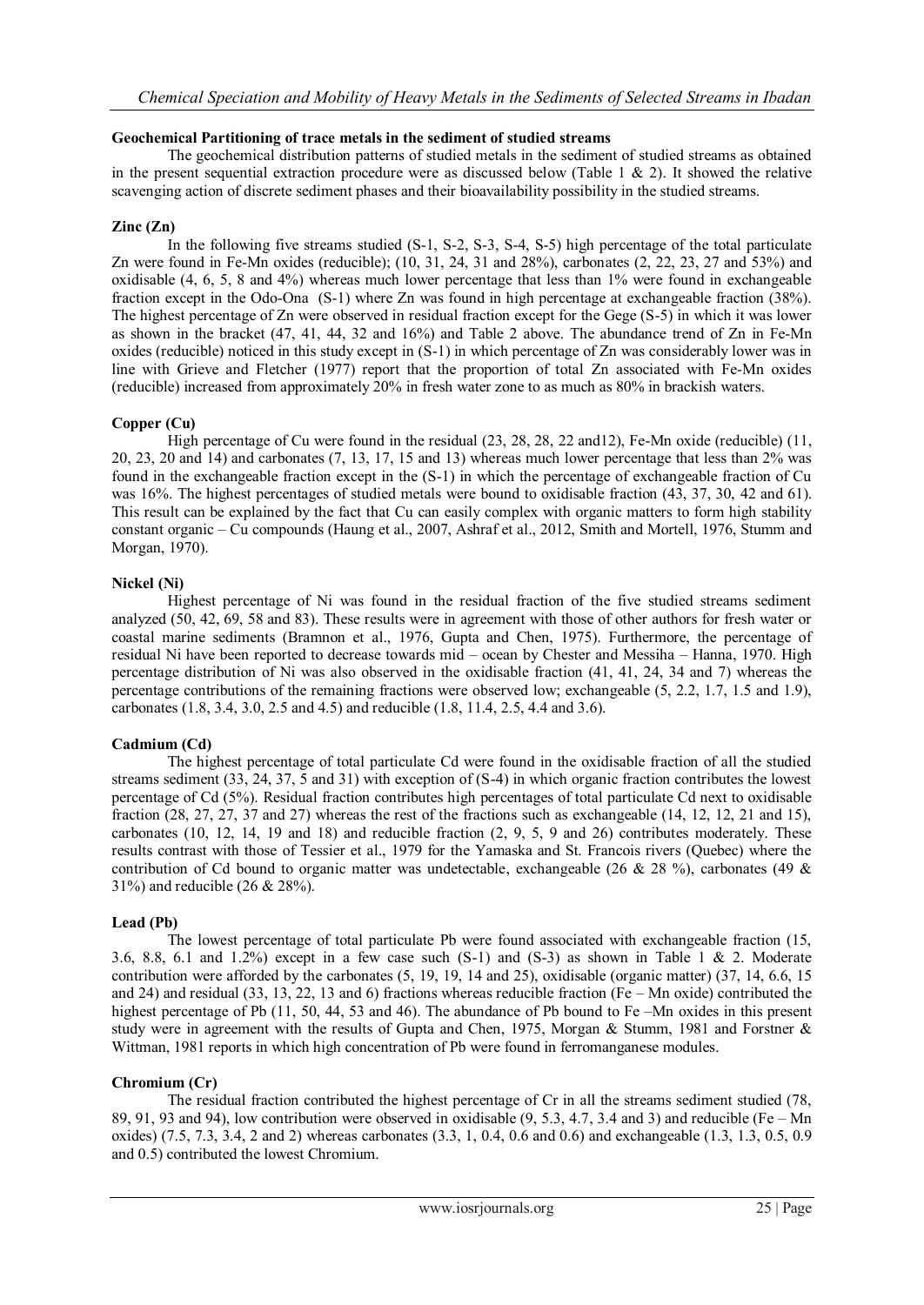## **Cobalt (Co)**

The results in Table 2 shown that moderately low percentage contributions of the Co were afforded by oxidisable  $(3, 8, 3, 6, \text{ and } 4)$ , carbonates  $(5, 7, 9, 9.3, \text{ and } 15)$ , reducible  $(6, 7, 9, 9, \text{ and } 12)$  and exchangeable except in S-1 in which the contribution of the exchangeable observed was high (37, 6, 7, 7.2 and 11). The highest percentage contribution of Co was found in the residual fraction (50, 56, 62, 55 and 58). The abundance of Co in the residual fraction reported in this studied was similar to the Gibb, 1977 report on suspended sediments of two large non – polluted rivers, the Amazon and Yukon, where 13- 19% of Co was bound to organic matter, 27- 29% to Fe – Mn oxides and 44 -51% in crystalline particles (residual fraction).

#### **IV. Discussion**

The result of the present study (Table 1) indicates that sequential extraction procedure despite its inherent limitations does lend itself to the study of the geochemical behavior of different trace metals in the sediment. It highlights areas where anomalously high concentration of particulate trace metals may adversely affect water quality or biota.

Exchangeable fraction metals are generally considered to be readily bio-available as they are weakly bound and may equilibrate rapidly with the aqueous phase (Gambrell et al., 1976, Gibb, 1977). In this present study only cadmium and cobalt were found in appreciable proportion in the exchangeable fraction of the studied streams, also observed in reasonable percentage in the fraction were Pb, Zn & Cu in the stream sediment sample of  $O$ do – Ona  $(S-1)$ .

Therefore, between the readily available (exchangeable) fraction and the unavailable lithogenous (residual) fraction trace metals, there exist a number of geochemical phases that may potentially releases trace metals, these are fraction 2 - 4, that is Carbonate, Reducible (Fe – Mn oxide) and Oxidisable ( organic matter bound) fractions. They constitute most important pools of potentially available trace metals which their released depend on existence of suitable physiochemical factors such as Redox potential, Temperature and pH of the medium (Gambrell et al., 1976). However, bioavailability of metals in the geochemical fractions decreases as follow; exchangeable > carbonate > reducible > oxidisable > residual.

Moreover, in accordance with Tessier et al., 1979 defined model for heavy metal association with geochemical fractions the first four fractions mentioned above are considered as potential available fractions (readily available for plants uptake and biota bio- accumulation).

## **Mobility and Bioavailability of the studied heavy metals**

Exchangeable fraction metals are the most liable metal phase in geochemical fractions of both soils and sediments. Metals in the fraction adsorbed weakly to the geochemical fraction. In this study Odo-ona stream (S-1) exhibited the highest percentage of heavy metals in the exchangeable geochemical fraction (Zn (38.0%), Cu (16.0%), Cd (13.8), Ni (5.0%), Pb (14.8%), Cr (1.3%), Co (36.6%)) in almost all the present studied streams except Cd (21.1%) in Kudeti. The exchangeable fraction Zn, Co, Cu, Pb, Cd, and Ni in this studied has shown reasonable contribution and may be a potential health risks.

Carbonate Fraction metals are the next easily available metals in sediment geochemical phases. The heavy metals adsorbed to this geochemical phase could be easily released by ion- exchange effect / change in pH of the medium.

Meanwhile, mobility and bioavailability with respect to the total of the percentage (%) of all nonresidual fractions metals concentration observed in each of all the studied streams gave the following orders of decreasing mobility

Odo-ona (S-1) stream Cu (77%) > Cd (72%) > Pb (67%) > Zn (53.4%) > Co (50.9%) > Ni (49.7%) > Cr (21.7%) Ogunpa (S-2) stream Pb (87%) > Cd (73%) > Cu (71%) > Zn (58.6%) > Ni (58%) > Co (43.9%) > Cr (10.8%) Ogbere (S-3) stream Pb (88%) > Cd (72.9%) > Cu (72.5%) > Zn (55.7%) > Co (38.4%) > Ni (30.7%) > Cr (9%) Kudeti (S-4) stream Pb (87.8%) > Cu (78.5%) > Zn (67.6%) > Cd (63%) > Co (44.8%) > Ni (42.5%) > Cr (6.9%) Gege (S-5) stream Pb (94%) > Cu (87.8%) > Zn (83.4%) > Cd (73.1%) >Co (41.9%) > Ni (17.2%) > Cr (6.1%)

The presence of higher percentage (%) of Pb, Cd, Cu, Zn, Co and Ni metals in the non - residual fractions is an indication of environmental risk because they may be easily transferred into the food chain through water reservoirs and uptake by plants and aquatic biota in the studied water bodies. Association of more than 50% of the Pb, Cd, Cu, Zn and Ni total metal percentage concentrations with the non residual fractions in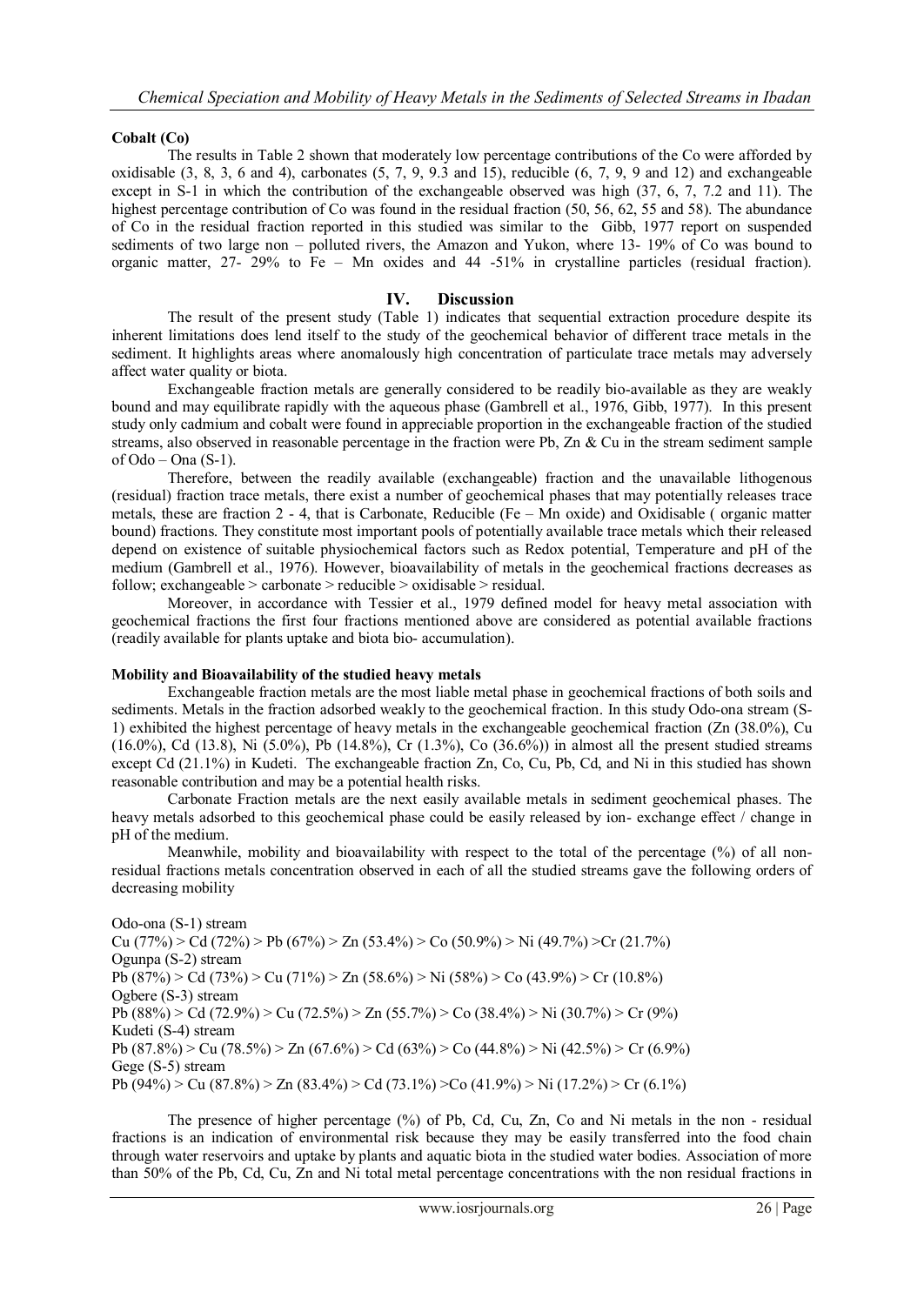this study suggested that they are from anthropogenic activities and a thing of greater environmental concern for all the studied streams of Ibadan metropolis. Chromium (Cr) is the least available of all the metals studied in all the studied streams, follow by Cobalt (Co) and Nickel (Ni).

The order of decrease in availability Cr, Co and Ni in all the studied streams were as follow;

Chromium; Odo – ona (21.7%) > Ogunpa (10.8%) > Ogbere (9%) > Kudeti (6.9%) > Gege (6.1%)

Cobalt; Odo – ona (50.4%) > Kudeti (44.8%) > Ogunpa (43.9) > Gege (41.9%) > Ogbere (38.4%)

Nickel; Ogunpa (58%) > Odo – ona (49.7%) > Kudeti (42.5%) > Ogbere (30.7%) > Gege (17.2%)

 Therefore, since more than 50% of Cr, Co and Ni metals were observed in Lithogenous / residual fraction of all the studied stream of Ibadan metropolis except in the case of Co (49.6%) in Odo –ona (S-1) stream and Ni (42%) in Ogunpa (S-2) stream, the main source of the metals (Cr, Co and Ni) in the sediments of the studied streams may be attributed to rock and soils weathering, and they are not easily available for plants and aquatic biota uptakes talk less of contaminating water bodies through remobilization.

The results in Table 2 and Figure 2 on the percentage concentrations of available  $\&$  non – available heavy metals in sediments of studied streams of Ibadan metropolis, have shown clearly that there is tendency for the studied streams to be heavily polluted with the studied heavy metals in the following order  $Pb > Cu > Cd$  $> Zn > C_0 > Ni > Cr$  in future if the Redox potential, temperature and pH of the studied streams changes in favour of releasing / remobilizing the metals from the fractions  $1 - 4$  (available fractions), due to the fact that above 50% of these heavy metals associated with the fractions(1- 4), except Chromium of all the streams sediment studied, Cobalt in  $(S-3)$ ,  $(S-5)$ ,  $(S-2)$  &  $(S-4)$  and Nickel of the following streams  $(S-3)$ ,  $(S-4)$  &  $(S-5)$ 5) that exhibited less than 50% (Tables 1 & 2).

#### **V. Conclusion**

The presence of more than 50% of Pb, Cd, Cu, Zn in non- lithogenous phase (that is sum of exchangeable, carbonate, reducible and oxidisable fractions) of all the studied streams, Cobalt in (S-1) and Nickel in (S-2) indicates the influence of anthropogenic activities. Therefore, they are readily available for plants and aquatic biota uptakes and could be of greater environmental risks. However, Cr, Co and Ni in all the studied streams of Ibadan metropolis except Co and Ni of (S-1) and (S-2) streams respectively were influenced by rock and soils formation or weathering since more than 50% of them were found in the lithogenous phase (residual fraction) of the sediments. They are not easily available for uptakes therefore, suggested no environmental risks under natural conditions.

#### **Acknowledgment**

The author is grateful to the Nigerian Institute for Oceanography and Marine Research, Nigeria, Prof. P.C. Oniawa and Department of Chemistry, University of Ibadan, Ibadan, Nigeria for their support and use of their facilities.

#### **References**

- [1]. A.V. Filgueiras, I. Lavilla and C. Bendicho (2002) Chemical Sequential Extraction for metal Partitioning in environmental solid samples. J. Environ. Monit. 4, 823-857.
- [2]. Ashraf MA, Maah, M.J., Yusoff, I. (2012) Chemical Speciation and Potential Mobiity of Heavy Metals in the Soil of Former Tin Mining Catchment. Scientific World Journal. 2012; 2012: 125608 (Published Online).
- [3]. Badri, M.A. and Aston, S.R. (1983). Observation of heavy metal geochemical associations in polluted and non polluted estuarine sediments. Environ. Pollution; 6 (series B); 181 - 193.
- [4]. Bhupander Kumar, Sanjay Kumar, Meenu Mishra, S.K. Singh, Dev Prakash, C.S. Sharma and D.P. Mukherjee (2011) Geochemical fractionation of some heavy metals in the soil in the vicinity Sukinda mining Area, Orissa. Advances Applied Science Research, Pelagia Research Library. 2 (5): 263- 272.
- [5]. Brannon, J.M., Engler, R.M., Rose, J.R., Hunt, P.G. and Smith, I. (1976). Distribution of toxic heavy metals in marine and fresh water sediments; American society of civil Engineers, New York, N.Y.455 – 495.
- [6]. Chester, R. and Messiha Hanna, R.G. (1970). Trace element partition patterns in North Atlantic deep sea sediments; Geochemical et Cosmochimica Acta, 34, 1121 – 1128.
- [7]. Forstner, U. and Wittmann, G.T.W. (1981). Metal pollution in aquatic environment (2nd edition) Springer Verlag; Berlin; 81 120.
- [8]. Gambrell R.P. (1994) Trace and Toxic metals in Wetland A review. J. Environ. Qual. Vol. 23, pp 883- 891.
- [9]. Gibb, R.J. (1977). Transport phases of transition metals in the Amazon and Yukon rivers, Geological society of America Bulletin, 88, 829 -843.
- [10]. Grieve D. and Fletcher, K. (1977). Interactions between Zinc and suspended sediments in the Fraser river estuary, British Columbia. Estuarine and coastal marine science, 5, 415 – 419.
- [11]. Gupta, S.K. and Chen, K.Y. (1975). Partitioning of Trace metals in selective chemical fractions of near shore sediments. Environmental Letter, 10, 129 – 158.
- [12]. Haung J, Haung R, Jiao JJ, Chen K. Speciation and mobility of heavy metals in mud, in coastal reclamation areas in Chenzhen, China. Environment Geology. 2007; 53(1):221–228.
- [13]. P. O'Neill, J. Williams, K. C. C. Bancroft, R. D. Davies and J. A. Campbell, Int. Conference on Heavy Metals in the Environment, Athens, Greece, 1985, vol. 1, p.582
- [14]. S. Zauyah, B. Juliana, R. Noorhafizah, C.I. Fauziah and A.B. Rosenani (2004) Concentration and Speciation of Heavy Metals in some Cultivated and Uncultivated Ultisols and Ineptisols in Peninsular Malaysia. Supersoil 2004: 3<sup>rd</sup> Australian New Zealand Soils Conference, 5-9 December, 2004, University of Sydney, Austrialia. Published on CDROM. Website[: www.regional.org.au/au/asssi/](http://www.regional.org.au/au/asssi/)